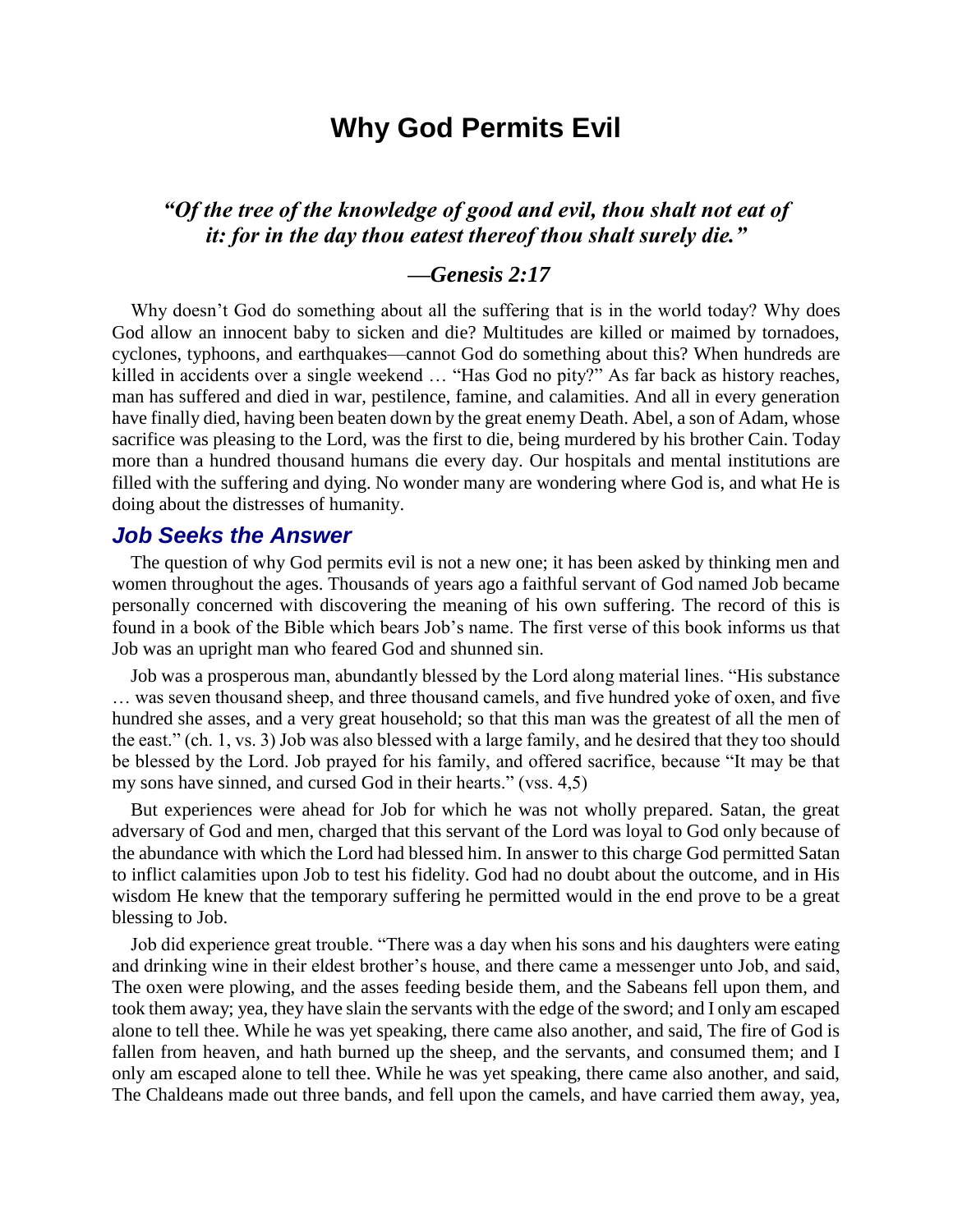and slain the servants with the edge of the sword; and I only am escaped alone to tell thee. While he was yet speaking, there came also another and said, Thy sons and thy daughters were eating and drinking wine in their eldest brother's house, and behold, there came a great wind from the wilderness, and smote the four corners of the house, and it fell upon the young men, and they are dead, and I only am escaped alone to tell thee."—Job 1:13-19

# *Job Still Loyal*

Job's reaction to these evil tidings was, "Naked came I out of my mother's womb, and naked shall I return thither: the Lord gave, and the Lord hath taken away; blessed be the name of the Lord." We read that "in all this Job sinned not, nor charged God foolishly." (vss. 21,22) Then God permitted further troubles to come upon Job. His health was taken away. He was smitten with "boils from the sole of his foot unto his crown. And he took him a potsherd to scrape himself withal; and he sat down among the ashes." Then Job's wife turned against him and said, "Curse God, and die." To this Job replied, "Thou speakest as one of the foolish women speaketh. What? shall we receive good at the hand of God, and shall we not receive evil?"—Job 2:9,10

Job did not turn away from God when trouble came upon him, as so many throughout the ages have done. His chief concern was to know why God permitted him to be afflicted with such bitter experiences, and throughout his book we find evidences of his search for this understanding. After Job was stricken down with disease, three of his friends came to comfort him. Later in the book we are informed that the views they expressed to Job were not correct.—Job 42:7

There is chapter after chapter of philosophizing by Job and his three friends. But what it all amounts to is that according to Job's friends he was suffering because he had committed some gross sins which he was hiding from them, and for which he had not repented and sought God's forgiveness. Job, of course, knew that he was not perfect, but he also knew that he had not wilfully transgressed God's laws, so he did not accept this explanation.

### *Evil Men Prosper*

Besides, Job knew that frequently evil men prospered, and apparently escaped the evils that come upon so many. So he answered his friends: "Wherefore do the wicked live, become old, yea, are mighty in power? Their seed is established in their sight with them, and their offspring before their eyes. Their houses are safe from fear, neither is the rod of God upon them. Their bull gendereth, and faileth not; their cow calveth, and casteth not her calf. They send forth their little ones like a flock, and their children dance. They take the timbrel and harp, and rejoice at the sound of the organ. They spend their days in wealth [margin, or, *in mirth*], and in a moment go down to the grave [without suffering a long, painful illness]."—Job 21:7-13

While Job knew that the explanation offered by his friends was not the true one, yet he did not understand why God was allowing him to suffer so severely. In a beautiful, poetic manner he describes his search for an understanding: "Behold, I go forward, but he is not there; and backward, but I cannot perceive him: on the left hand, where he doth work, but I cannot behold him: he hideth himself on the right hand, that I cannot see him; but he knoweth the way that I take: when he hath tried me, I shall come forth as gold."—Job 23:8-10

## *God's Reply*

Beginning with chapter 38 of this remarkable Book, the Lord answers Job's searching. This answer is couched largely in question form. The many questions were designed to remind Job that he really knew very little about God, and because of his limited knowledge in every field where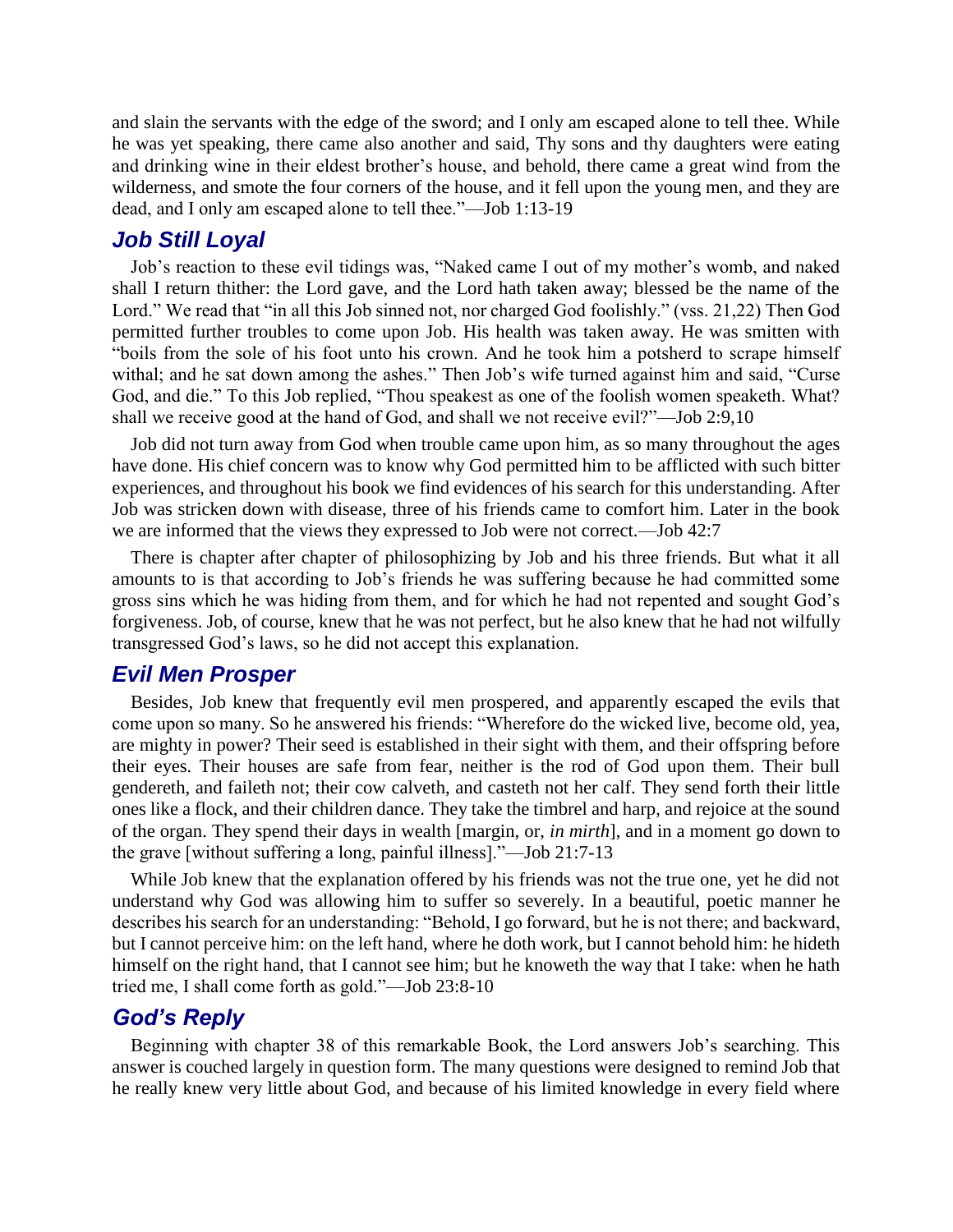the Lord manifests himself, he should not be surprised at failing to comprehend fully why he was being permitted to suffer.

Is this not an important viewpoint for us to keep in mind? When we ask why God doesn't do something about human suffering, are we not assuming that if God had the intelligence we possess He certainly would do something? And then, perhaps, if we do not see our wishes carried out, we may tend to doubt that there is a God. If we find ourselves following this approach, it would be well to consider the questions which God asked Job.

There are four chapters of these questions. They all concern the wonders of God's creation. God asks Job if he was present when He laid the foundations of the earth; if he understood the laws by which the tides of the sea were controlled. He asks him about the instincts and habits of the various birds and animals, and even of the great monsters of the sea. Then Job is asked if he can explain the wisdom and power that are represented in these marvels of creation.

As the questioning proceeds Job interrupts and says, "Behold, I am vile; what shall I answer thee? I will lay mine hand upon my mouth. Once have I spoken; but I will not answer: yea, twice; but I will proceed no further."—Job 40:4,5

### *Important Lesson for All*

Job was beginning to understand that it was not for him to judge God according to his own limited understanding. This is also a good lesson for all of us. It is not for us to lose faith in God, or even to criticize Him. The proper attitude is one of humility, and of earnestly seeking the answer to our questions from the only proper source, the Word of God.

Job finally learned the meaning of his severe trial. He learned that its loving purpose was to give him a clearer understanding of God, that he might serve Him more faithfully and with greater appreciation. He speaks of this clearer understanding as "seeing" the Lord, instead of merely having heard about Him. "I have heard of thee by the hearing of the ear: but now mine eye seeth thee." (Job 42:2-5) Since he had gained such wealth of understanding, Job's brief period of suffering must have seemed to him to have been a most valuable experience.

Besides restoring Job's health, we read that "the Lord blessed the latter end of Job more than his beginning: for he had fourteen thousand sheep, and six thousand camels, and a thousand yoke of oxen, and a thousand she asses. He had also seven sons and three daughters. … And in all the land were no women found as fair as the daughters of Job: and their father gave them inheritance among their brethren."—Job 42:12-15

#### *An Illustration*

God's design in the general permission of evil throughout the ages was and is the same as in the case of Job. He created Adam a perfect human, in His own image. Being in the image of God implied an ability to reason. "Who hath put wisdom in the inward parts? or who hath given understanding to the heart?" (Job 38:36) It was the Creator. This was in contrast to what we call instinct, which had been given to the lower animals.

God did not desire his human creation to be like robots, without a sense of understanding. So man was given the ability to learn, and was free to govern himself by the knowledge he attained. What man would do with this knowledge was ultimately to determine his eternal destiny.

Man acquires knowledge through his five senses. He learns from *observation* by exercise of his sense of sight, and by *information* from what he hears. Man feels pain when he comes in contact with boiling water, and learns by *experience* to temper the water he uses. Man smells the fragrance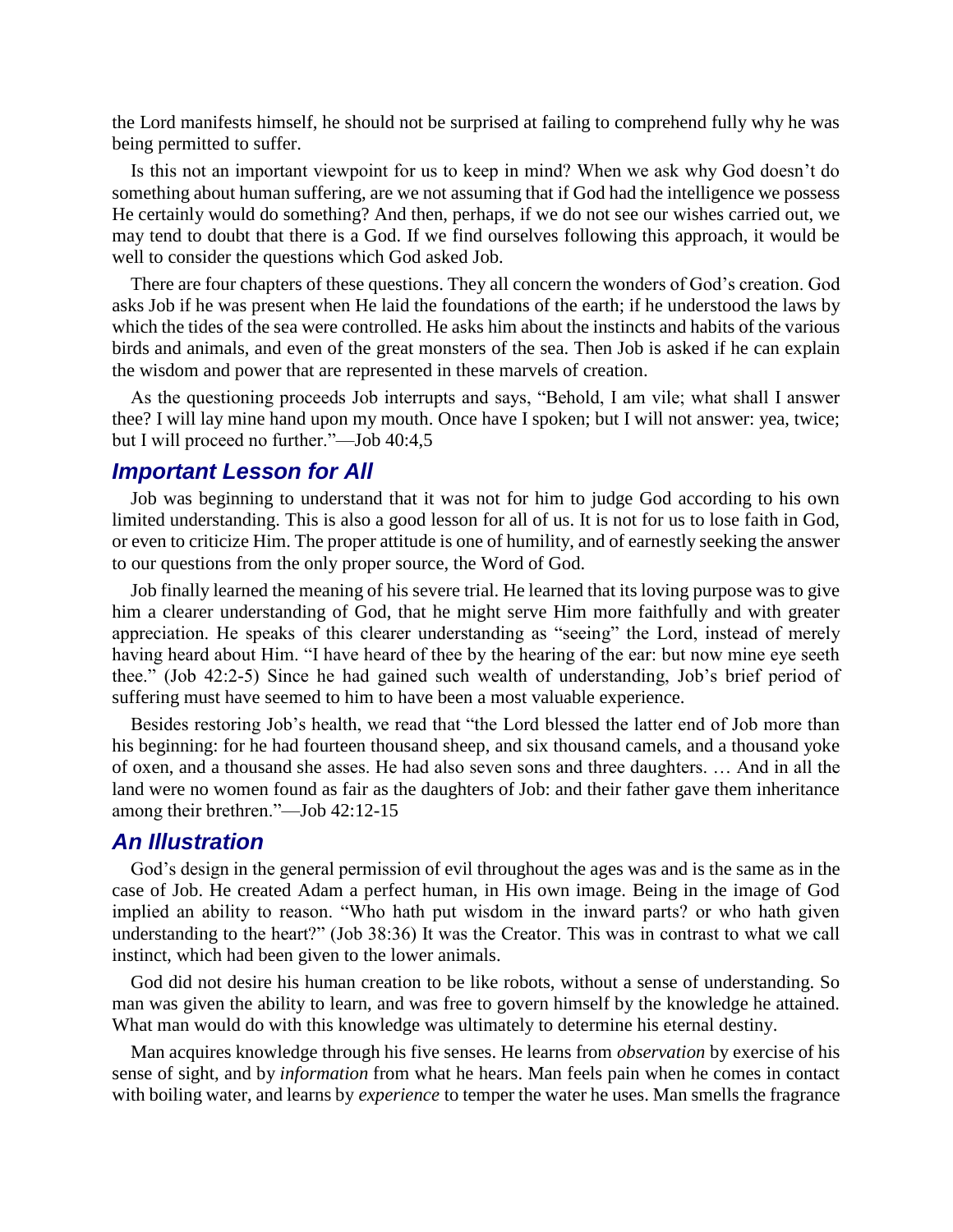of a rose and is delighted by it, but turns in revolt at the presence of unpleasant odors. Man appreciates the taste of wholesome food, but learns to avoid unpalatable things, even though they may appear beautiful.

Thus we see that in the exercise of his five senses man learns from observation, information and experience.

If man was to continue as a faithful child of God it was essential that he receive a knowledge of evil as well as of good, that he might be able to make an intelligent choice between the two. God does not desire blind worship, but a fidelity to and trust in him which is based upon understanding and appreciation. God desires those to worship Him who "worship him in spirit and in truth" Jesus said. (John 4:23,24) To accomplish this for Adam and his offspring is one of the major objectives of the permission of evil in the great divine plan of human salvation from sin and death.

## *Information Not Enough*

Right and wrong, as principles, are established by divine law. The world today is filled with crime, chaos, and suffering because God's laws, his standards of right and wrong, are ignored and denied. While man was endowed with a conscience, the conscience itself is not aware of what is right and what is wrong unless it is furnished with this information from an authoritative source, which in the world today is the Word of God, the Bible.

Knowing that Adam possessed the ability to understand facts communicated to him, God placed a test of obedience upon him, defining the law which was involved. The Creator had provided our first parents with a wonderful home "eastward in Eden," possessing "every tree that is pleasant to the sight, and good for food." (Gen. 2:8-17) There were the trees of life, and another which is described as "the tree of the knowledge of good and evil." The Lord commanded Adam not to partake of this particular tree, and informed him that the penalty for disobedience would be death. "In the day thou eatest thereof thou shalt surely die." The Creator had a right to demand obedience of His human creatures.

This demand of obedience was a divine law. And since God informed Adam that death would be the penalty for disobeying, we can say that by information he knew the result of transgression. He knew that disobedience would lead to death.

#### *Experience Needed*

But this information was not sufficient to deter him from taking the wrong course. He lacked a heart understanding of what was involved in his disobedience, because his knowledge was not based on experience. Doubtless Adam loved his Creator, but perhaps he falsely reasoned that since Eve had already transgressed, and would die, it would be better to die with her than to live without her. So, not having the strength that experimental knowledge would have given him, Adam transgressed divine law and was plunged into death.

#### *A Knowledge of Good and Evil*

Adam's freewill disobedience was to lead ultimately to a fuller knowledge of God and of his standards of right and wrong. The tree of which he was forbidden to partake was "the tree of the knowledge of good and evil." It followed that having partaken of this tree he would gain the knowledge implied by its name, even though in the process he would need to suffer and die.

After both Adam and Eve had partaken of the forbidden fruit, the Lord said concerning them, "Behold, the man is become as one of us, to know good and evil." (Gen. 3:22) This does not mean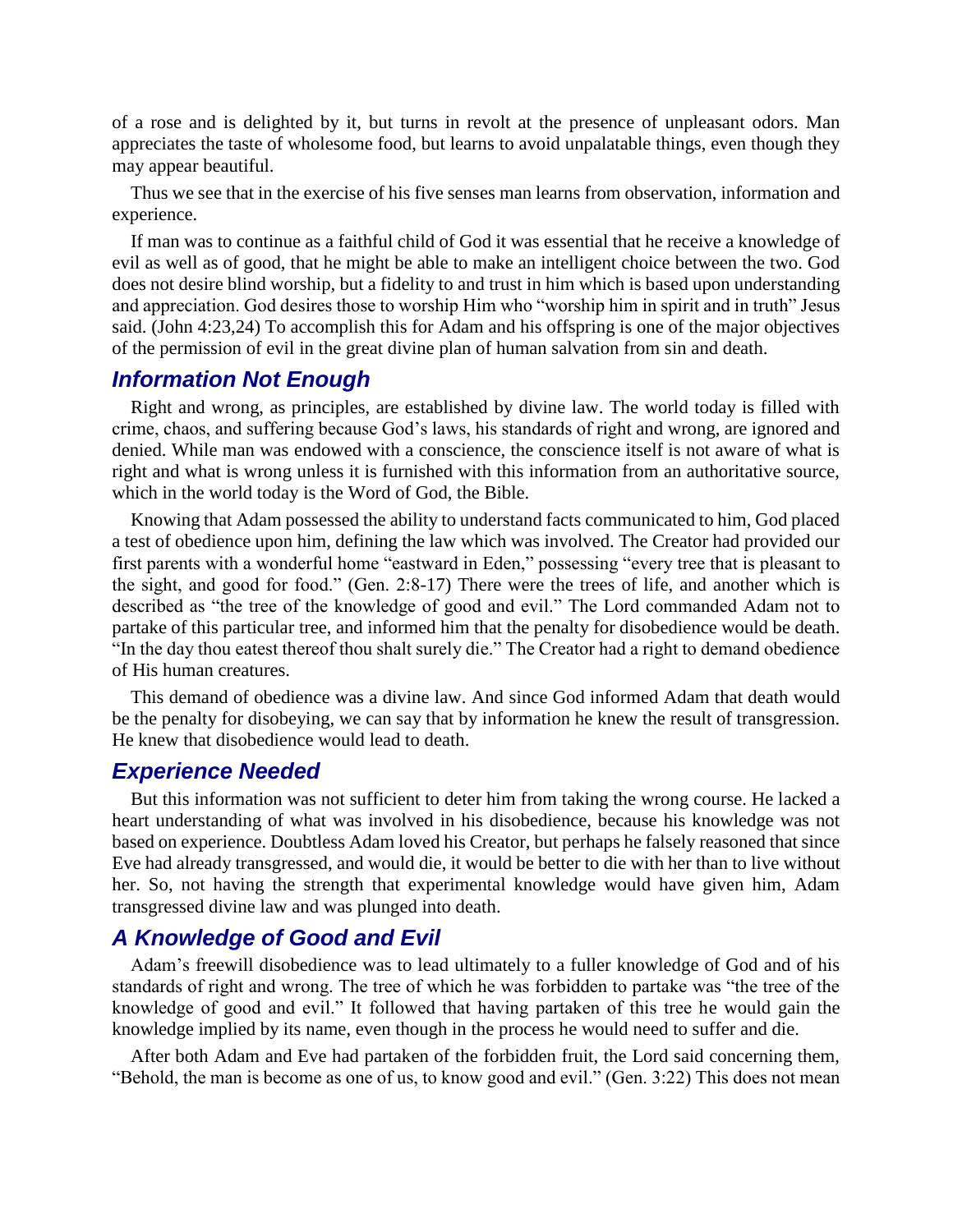that the forbidden fruit had some magical effect upon our first parents, enabling them at once to have a full knowledge of good and evil.

We think the Lord's statement means, rather, that because of disobedience man was now destined to know both good and evil, and that he was to gain this knowledge through experience. And the education of our first parents soon began. They were driven out of their garden home into the unfinished earth to die. They were to be plagued with all sorts of unfavorable elements spoken of as "thorns" and "thistles" which the earth would bring forth to them, and against which they would have to struggle until in death they would return to the earth from which they were taken.

God designed that our first parents should generate an entire race. God knew that in order for Adam's children to really know him and have a true appreciation of his standards of right and wrong they also needed to learn by experience the terrible results of disobedience. He therefore allowed all of Adam's offspring to be carried into death with him. Paul wrote, "By one man sin entered into the world, and death by sin; and so death passed upon all men."—Rom. 5:12

#### *Death Plagues All*

For more than six thousand years, humanity has been exposed to evil, and by experience has been learning the awful results of disobedience. The seeds of death are manifest in everyone, by myriads of infirmities and diseases of mind and body. Neither the young nor the old have escaped. Upheavals of nature in an unfinished earth, accidents, and men's own cruelties to one another in war and in crime all contribute to the process.

Throughout the ages God has not interfered with the great enemy Death. Paul informs us concerning the people as a whole that "God gave them over to a mind void of judgment." (Rom. 1:28, Margin) He has not restrained humanity from taking its own course, although selfish and sinful.

But God's great design does not end with the human race prostrate in death, for through Jesus, the Redeemer, he has made a provision for all to be awakened from death and restored to life. Paul wrote, "By man came also the resurrection of the dead. For as in Adam all die, even so in Christ shall all be made alive." (I Cor. 15:21,22) This provision of life through Christ is based on Jesus' own death and resurrection. He said, "My flesh … I will give for the life of the world." (John 6:51) It was for this reason that Jesus was born into the world as a human.—Heb. 2:9,14

In describing the arrangement by which Jesus became the Redeemer of the world, the Bible uses the word "ransom." (I Tim. 2:6) The word used in the Greek text means "a corresponding price of release." Jesus was a perfect man, just as Adam was a perfect man before he sinned. Thus in death Jesus became a corresponding price for the forfeited life of Adam. And as all mankind lost life through Adam, so all mankind is redeemed from death through Christ.

## *Just and Unjust*

This means that in God's due time all will be awakened from the sleep of death. There is to be "a resurrection of the dead, both of the just and unjust." (Acts 24:15) Yes, throughout the ages, while sin and selfishness has predominated, there have been noble men and women who, for their faith and obedience, are spoken of by Paul as "just." But these have been allowed to suffer, just as Job did—not to punish them, but to test and prepare them for exalted positions which the Creator has designed for them.

There have also been millions of noble, unselfish people who have had no faith in God. One reason for their unbelief has been their observation that the innocent suffer as well as the guilty.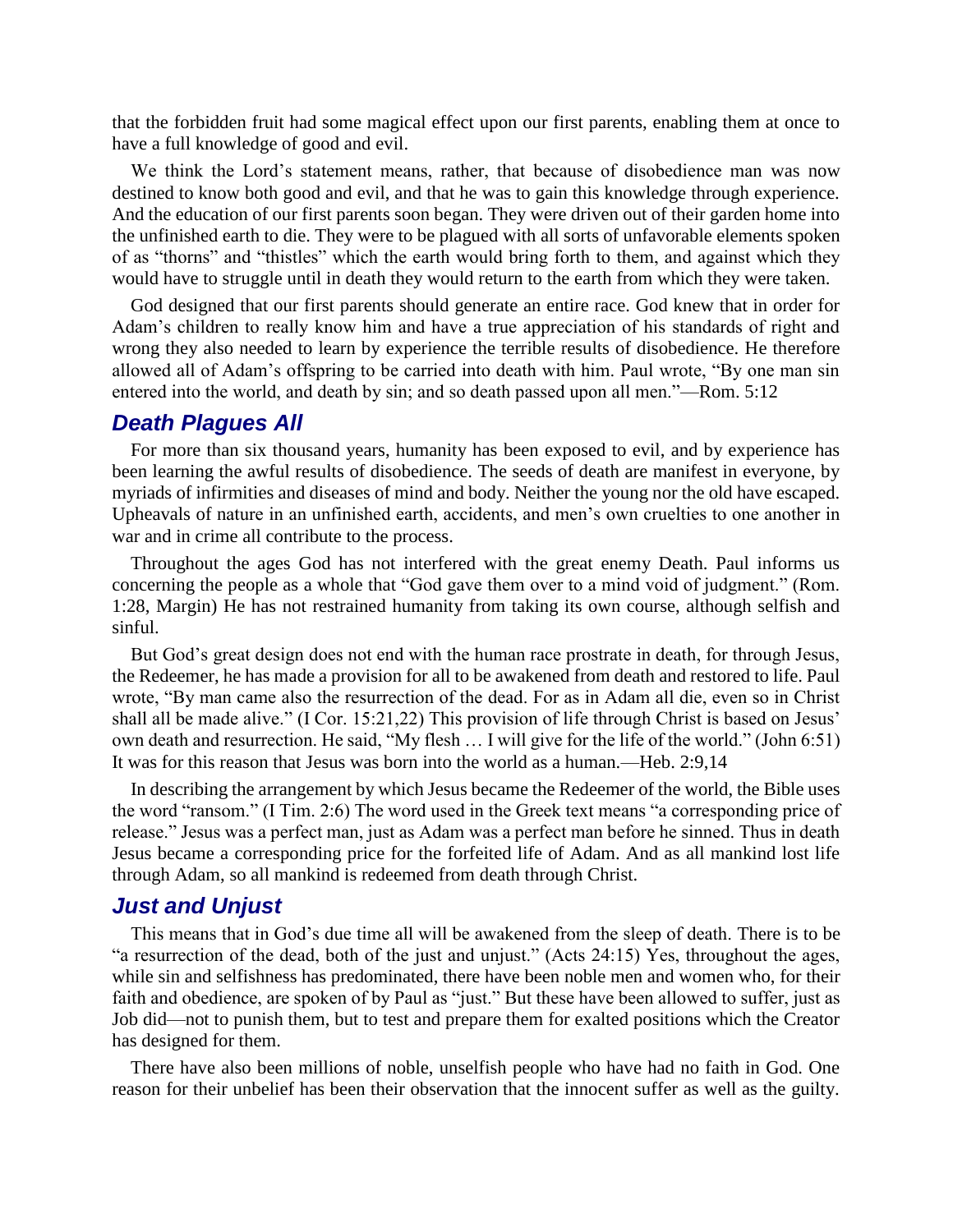They could not understand why an infant is allowed to die. They could not reconcile the idea of a loving, powerful God with the fact that so many have suffered sickness, blindness, insanity or other cruel maladies. But had these unbelievers known the full plan of God, they would have understood these situations.

Moreover, God has been flagrantly misrepresented throughout the ages. Many of the professed believers in Christianity who bemoan the suffering they see around them, try to believe that all who die in unbelief will be tortured eternally in a burning hell of fire and brimstone. This blasphemous teaching has helped to create many unbelievers, for a properly reasoning mind cannot believe that a God of love would thus torture his creatures. Such cruelty is even contrary to the laws of civilized men.

### *The First and Second Lessons*

Few in all the ages have as yet profited by their experience with evil. But we have seen, according to the Bible those who sleep in death will be awakened, and given an opportunity then to profit from the experiences of the present life. Then they will enter another term, as it were, in their school of experience.

In Job's case, when the experience was over, he could say "I have heard of thee by the hearing of the ear, but now mine eye seeth thee." So it will be with the world of mankind. When the experience of suffering and death is over, and they are awakened from death, their faulty understanding of God will be corrected. Then they will learn of the gracious, loving provision the Creator made for them through Christ to ransom them from death, and restore them to life.

# *Joy in the Morning*

The Psalmist wrote, "Weeping may endure for a night, but joy cometh in the morning." (Ps. 30:5) This "night time" of sin, sorrow, and death began with the disobedience of our first parents. And it has indeed been a night of weeping. The sorrow that has borne down upon the human race has been bitter, and many in their distress have wondered whether God has any pity.

But there is to be a morning of joy for the human race! That morning of joy is being ushered in, the rising of "the Sun of Righteousness," who will have "healing in his wings." (Mal. 4:2) Jesus is this glorious "Sun of Righteousness." The new day of blessing is being brought about through the establishment of his Kingdom, which is a government of righteousness foretold by God's holy prophets.—Acts 3:19-21

Associated with Jesus as rulers in his Kingdom will be his faithful followers—those who have suffered and died with him. Jesus died the just for the unjust, and his followers voluntarily suffer and die unjustly with him, and will be exalted to the highest of all spirit realms of life. Jesus said to his disciples, "I go to prepare a place for you. And if I go and prepare a place for you, I will come again, and receive you unto myself, that where I am, there ye may be also." (John 14:2,3) The Scriptures also declare that these will reign with Christ a thousand years, being brought forth from death in "the first resurrection."—Rev. 20:6

Christ and his followers, a "little flock," will be the invisible, spirit rulers of the world during the thousand years of his kingdom. (Luke 12:32) They will be represented here on earth by another group of God's faithful servants, each of whom proved loyal to God under adversity during the ages preceding the coming of Jesus. These will be made "princes in all the earth." (Ps. 45:16) This group will consist of the ancient and worthy servants of God of past ages, beginning with righteous Abel. It will include such outstanding figures as Abraham, Moses, David, Elijah, Daniel, and all God's holy prophets.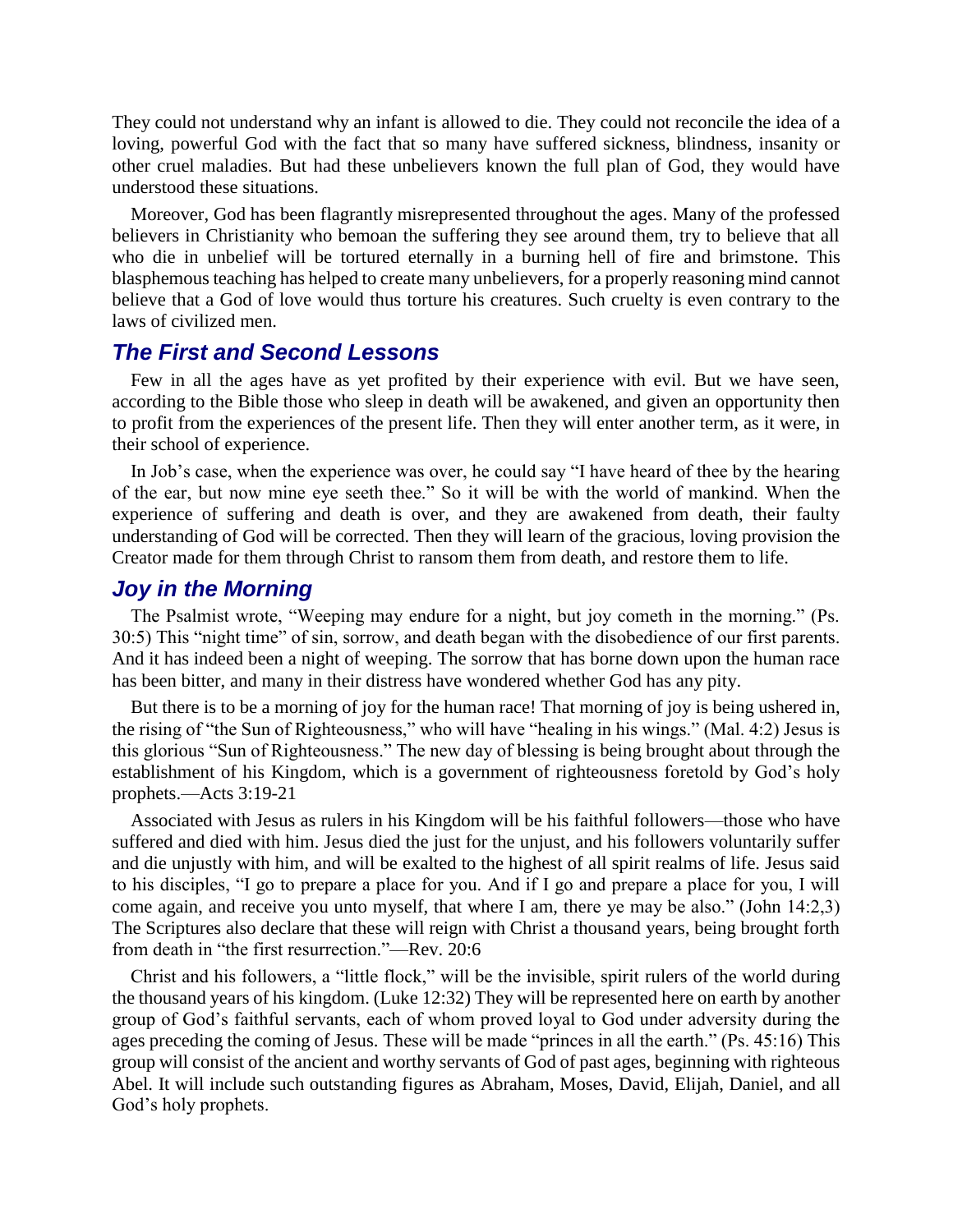These "princes in all the earth" will be awakened from death to human perfection, and will be the representatives of the divine Christ among men. What a wonderful governmental arrangement this will be! It will establish universal and lasting peace, which man in his selfishness has been unable to do. Christ, the divine Head of this government, is "The Prince of Peace," and we are assured that "of the increase of his government and peace there shall be no end." Isa. 9:6,7

# *The "House" of the Lord*

In Micah 4:1-4 the kingdom of Christ is referred to as God's ruling house. "In the last days … the mountain of the house of the Lord shall be established in the top of the mountains, and it shall be exalted above the hills; and people shall flow unto it. And many nations shall … say, Come, and let us go up to the mountain of the Lord, and to the house of the God of Jacob; and he will teach us of his ways, and we will walk in his paths: for the Law shall go forth of Zion, and the Word of the Lord from Jerusalem. And he shall judge among many people, and rebuke strong nations afar off; and they shall beat their swords into plowshares, and their spears into pruning hooks: nation shall not lift up a sword against nation, neither shall they learn war any more. But they shall sit every man under his vine and under his fig tree; and none shall make them afraid: for the mouth of the Lord of hosts hath spoken it."

The ancient nation of Israel to whom this prophecy was first addressed was governed from a mountain: Mount Zion in Jerusalem. So the Lord uses this background in presenting this prophecy of Messiah's kingdom. "The mountain" of the Lord is the kingdom of the Lord, represented by the symbolic Zion of this prophecy. Jerusalem will be the earthly capitol of this earthly kingdom.

Notice that under the rulership of this kingdom the people learn the Lord's way. The period of Christ's kingdom will be one of learning, of education. In this prophecy one of the results of this education is that the people will learn war no more. Then the angels' message of peace on earth will be translated into reality. The Prince of Peace reigns supreme.—Luke 2:13,14

# *Under Vine and Fig Tree*

Also, there will be economic security. This is symbolized in the prophecy by the assurance that every man will dwell under his own vine and fig tree. Much of the suffering in the world throughout the ages has been due to lack of food, clothing, and shelter. But this will be corrected in Christ's kingdom.

Nor will peace and security be the only blessings guaranteed to the people. Isaiah wrote, "And in this mountain shall the Lord of hosts make unto all people a feast of fat things, a feast of wines on the lees, of fat things full of marrow, of wines on the lees well refined. And he will destroy in this mountain the face of the covering cast over all people, and the veil that is spread over all nations. He will swallow up death in victory; and the Lord God will wipe away tears from off all faces; and the rebuke of his people shall he take away from off all the earth: for the Lord hath spoken it. And it shall be said in that day, Lo, this is our God; we have waited for him … we will be glad and rejoice in his salvation"—Isa. 25:6-9.

In addition to a supplying a "feast of fat things", "the veil" now covering the faces of the people will be removed. This clearly refers to a symbolic curtain which hinders the people from seeing and knowing God. Another prophecy says that then "the eyes of the blind shall be opened." (Isa. 35:5) Those literally blind will have their sight restored, and those spiritually blind will acquire a true vision of God and his glorious character.

### *All Evil to be Destroyed*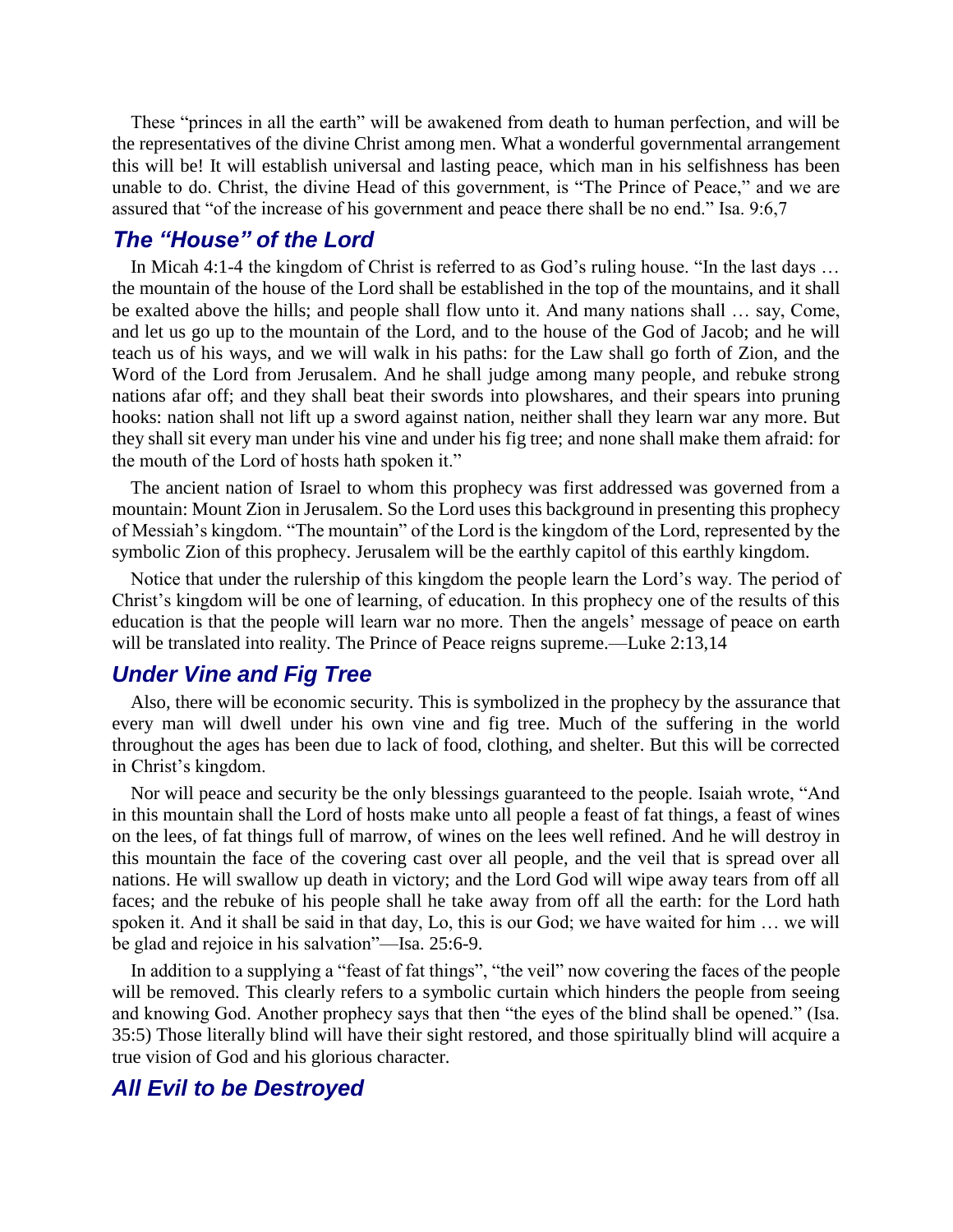Of this same time we read, "They shall not hurt nor destroy in all my holy mountain: for the earth shall be full of the knowledge of the Lord, as the waters cover the sea." (Isa. 11:9) There will be no more suffering and death as a result of Adam's transgression. Killing calamities will no longer be permitted. Peaceful and prosperous conditions will then exist, because "the knowledge of the Lord will fill the earth as the waters cover the sea."

The Lord "will swallow up death in victory." What a blessed assurance this is! Paul wrote that Christ would reign until all enemies are put under his feet, and that "the last enemy that shall be destroyed is death." (I Cor. 15:25, 26) The result of this is described in Revelation 21:4, "And God shall wipe away all tears from their eyes, and there shall be no more death, neither sorrow, nor crying, neither shall there be any more pain, for the former things are passed away."

### *First Experience with Good*

During the reign of Christ, Adam and his children in general will receive their first real experience with "good". This will complete their education respecting the importance of the standards of right and wrong. Though perfect when created, Adam did not have sufficient knowledge to prevent his transgression. But like Job, Adam and his race will "see" God as a result of their experiences.

The God they will then "see" will be the one they have longed to know and to serve. They will recognize the value of their experience. They will realize that the few short years of hardship through which they passed were as nothing compared with the eternity of joy then stretching out before them under the panoply of divine love. No wonder they will say, "Lo, this is our God; we have waited for him ... we will be glad and rejoice in his salvation."

At the conclusion of the harrowing experiences which Job passed through, he was restored to health, and his family was also restored to him. This partially illustrates the great blessing which lies ahead for all mankind during the reign of Christ.

As we have seen, this loving provision for the human race includes those who have fallen asleep in death. This is the key to an understanding of why God permits evil, for it means that his viewpoint of human experience is not dependent upon man's present short span of life. God is viewing this as a lesson which in the resurrection can be compared with all the good which will then be showered upon the people.

# *A Time of Learning*

This period of blessing is also described in the Bible as one of judgment, or trial. Isaiah wrote that when the Lord's judgments are abroad in the earth, "the inhabitants of the world will learn righteousness." (Isa. 26:9) All the inequalities of the present will then be righted. Those who now will fully oppose God and his laws, and unjustly treat their fellows, will then receive appropriate discipline designed to correct their wrongdoing. All the circumstances relative to each individual will be considered, and the people blessed or punished accordingly.

Even those who have died in infancy will be awakened, will mature to adulthood, and have an opportunity to enjoy God's blessings. In a comforting promise to mothers who lose their children, the prophet wrote: "Thus saith the Lord; A voice was heard in Ramah, lamentation, and bitter weeping; Rachel weeping for her children refused to be comforted for her children, because they were not. Thus saith the Lord: Refrain thy voice from weeping, and thine eyes from tears, for thy work shall be rewarded, saith the Lord, and they shall come again from the land of the enemy."— Jer. 31:15-17